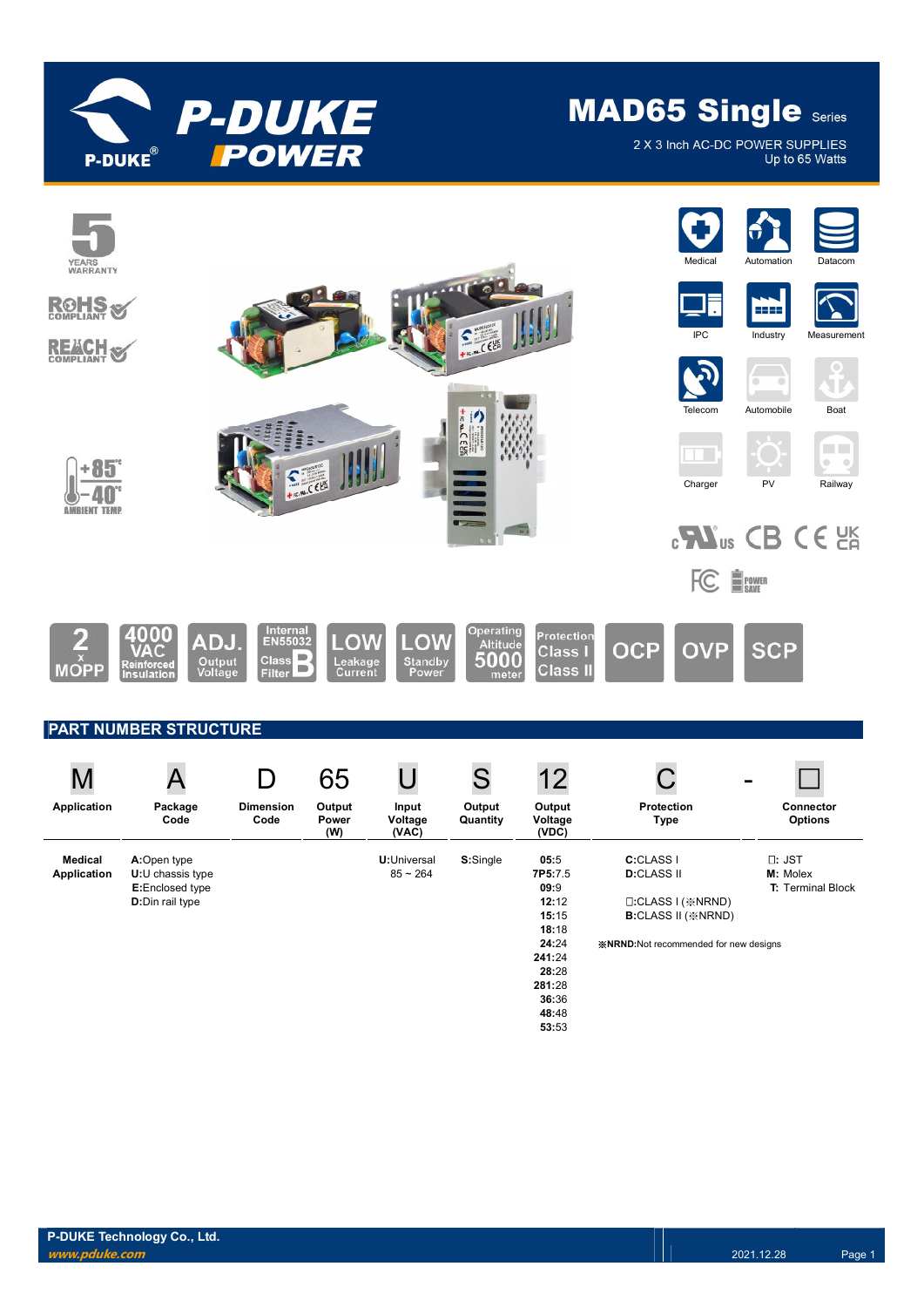

|                                                                           |             |                | TECHNICAL SPECIFICATION All specifications are typical at 230VAC input, full load and 25°C unless otherwise noted |                             |                                |            |                                  |
|---------------------------------------------------------------------------|-------------|----------------|-------------------------------------------------------------------------------------------------------------------|-----------------------------|--------------------------------|------------|----------------------------------|
| Model<br><b>Number</b>                                                    | Input Range | Output Voltage | <b>Output Current</b><br><b>Natural Convection</b>                                                                | Max.<br><b>Output Power</b> | <b>Input Power</b><br>@No Load | Efficiency | Maximum<br><b>Capacitor Load</b> |
|                                                                           | <b>VAC</b>  | VDC            | $\mathsf{A}$                                                                                                      | ${\sf W}$                   | ${\sf W}$                      | $\%$       | μF.                              |
| MAD65US05C<br>MUD65US05C<br>MED65US05C<br>MDD65US05C                      | $85 - 264$  | $\,$ 5 $\,$    | 10                                                                                                                | 50                          | 0.11                           | 90         | 20000                            |
| MAD65US7P5C<br>MUD65US7P5C<br>MED65US7P5C<br>MDD65US7P5C                  | $85 - 264$  | 7.5            | 8.67                                                                                                              | 65                          | 0.11                           | $90\,$     | 11560                            |
| MAD65US09C<br>MUD65US09C<br>MED65US09C<br>MDD65US09C                      | $85 - 264$  | 9              | 7.23                                                                                                              | 65                          | 0.11                           | 91         | 8033                             |
| MAD65US12C<br><b>MUD65US12C</b><br><b>MED65US12C</b><br><b>MDD65US12C</b> | $85 - 264$  | 12             | 5.42                                                                                                              | 65                          | 0.11                           | 92.5       | 4520                             |
| MAD65US15C<br>MUD65US15C<br><b>MED65US15C</b><br>MDD65US15C               | $85 - 264$  | 15             | 4.34                                                                                                              | 65                          | 0.11                           | 93.5       | 2900                             |
| <b>MAD65US18C</b><br><b>MUD65US18C</b><br><b>MED65US18C</b><br>MDD65US18C | $85 - 264$  | 18             | 3.62                                                                                                              | 65                          | 0.11                           | 93.0       | 2015                             |
| MAD65US24C<br>MUD65US24C<br>MED65US24C<br>MDD65US24C                      | $85 - 264$  | 24             | 2.71                                                                                                              | 65                          | 0.11                           | 93.5       | 1130                             |
| MAD65US241C<br><b>MUD65US241C</b><br><b>MED65US241C</b><br>MDD65US241C    | $85 - 264$  | 24             | 2.71                                                                                                              | 65                          | 0.11                           | 92         | 1130                             |
| MAD65US28C<br>MUD65US28C<br>MED65US28C<br>MDD65US28C                      | $85 - 264$  | 28             | 2.33                                                                                                              | 65                          | 0.11                           | 93.5       | 830                              |
| MAD65US281C<br><b>MUD65US281C</b><br>MED65US281C<br>MDD65US281C           | $85 - 264$  | 28             | 2.33                                                                                                              | 65                          | 0.11                           | 91.5       | 830                              |
| MAD65US36C<br>MUD65US36C<br>MED65US36C<br>MDD65US36C                      | $85 - 264$  | 36             | 1.81                                                                                                              | 65                          | 0.11                           | 92.5       | 520                              |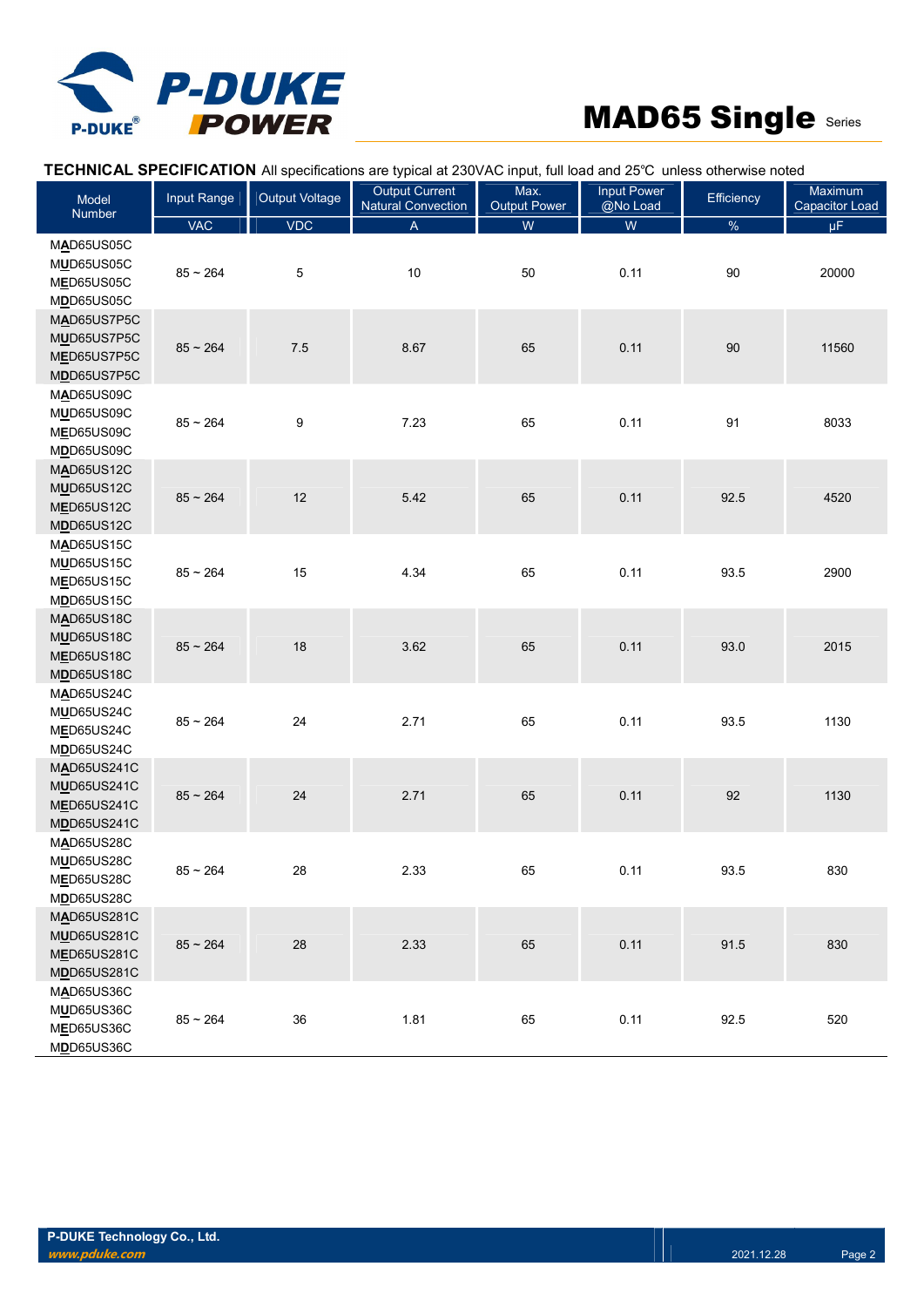

| <b>Model</b><br><b>Number</b>                        | Input Range | Output Voltage | <b>Output Current</b><br>Natural Convection | Max.<br><b>Output Power</b> | <b>Input Power</b><br>@No Load | Efficiency    | Maximum<br><b>Capacitor Load</b> |
|------------------------------------------------------|-------------|----------------|---------------------------------------------|-----------------------------|--------------------------------|---------------|----------------------------------|
|                                                      | <b>VAC</b>  | <b>VDC</b>     | A                                           | W                           | W                              | $\frac{9}{6}$ | μF                               |
| MAD65US48C<br>MUD65US48C<br>MED65US48C<br>MDD65US48C | $85 - 264$  | 48             | 1.36                                        | 65                          | 0.11                           | 93            | 285                              |
| MAD65US53C<br>MUD65US53C<br>MED65US53C<br>MDD65US53C | $85 - 264$  | 53             | 1.24                                        | 65                          | 0.11                           | 92.5          | 235                              |

| <b>INPUT SPECIFICATIONS</b>   |                                   |      |      |               |            |
|-------------------------------|-----------------------------------|------|------|---------------|------------|
| <b>Parameter</b>              | <b>Conditions</b>                 | Min. | Typ. | Max.          | Unit       |
| Operating input voltage range | AC input                          | 85   |      | 264           | <b>VAC</b> |
|                               | DC input                          | 120  |      | 370           | <b>VDC</b> |
| Input frequency               | AC input                          | 47   |      | 63            | Hz         |
| Input current                 | 100VAC and Full Load              |      |      | 1.6           | A          |
|                               | 240VAC and Full Load              |      |      | 0.9           |            |
| No load input power           | 230VAC                            |      | 0.11 |               | Watts      |
| Leakage current               | 264VAC                            |      | 75   |               | μA         |
| Start up time                 |                                   |      |      | 1000          | ms         |
| Rise time                     |                                   |      | 20   |               | ms         |
| Hold up time                  | 115VAC and Full Load              |      | 16   |               | ms         |
| Input inrush current          | 230VAC                            |      | 60   |               | A          |
| Input protection              | Internal fuse in line and neutral |      |      | T3.15A/250VAC |            |

| <b>OUTPUT SPECIFICATIONS</b> |                                                |                           |         |          |                                 |             |  |
|------------------------------|------------------------------------------------|---------------------------|---------|----------|---------------------------------|-------------|--|
| <b>Parameter</b>             | <b>Conditions</b>                              |                           | Min.    | Typ.     | Max.                            | <b>Unit</b> |  |
| Output power                 |                                                |                           |         |          | 65                              | Watts       |  |
| Initial set voltage accuracy | 230VAC and Full Load                           |                           | $-1.0$  |          | $+1.0$                          | %           |  |
| Line regulation              | Low Line to High Line at Full Load             |                           | $-0.2$  |          | $+0.2$                          | %           |  |
| Load regulation              | No Load to Full Load                           | 5Vout                     | $-0.7$  |          | $+0.7$                          |             |  |
|                              |                                                | <b>Others</b>             | $-0.5$  |          | $+0.5$                          | $\%$        |  |
|                              | 10% Load to 90% Load                           | 5Vout                     | $-0.6$  |          | $+0.6$                          |             |  |
|                              |                                                | <b>Others</b>             | $-0.4$  |          | $+0.4$                          |             |  |
| Voltage adjustability        | Single output                                  | 53Vout                    | $-20$   |          | $+10$                           | $\%$        |  |
|                              |                                                | <b>Others</b>             | -10     |          | $+10$                           |             |  |
| Minimum load                 |                                                |                           |         | $\Omega$ |                                 | $\%$        |  |
| Ripple and noise             | Measured by 20MHz bandwidth                    |                           |         |          |                                 |             |  |
|                              | With a 10µF/25V 1206 X7R MLCC                  | 5Vout, 7.5Vout, 9Vout     |         | 75       |                                 |             |  |
|                              |                                                | 12Vout, 15Vout, 18Vout    |         | 75       |                                 | mVp-p       |  |
|                              | With a 1µF/50V 1206 X7R MLCC                   | 24 Vout. 28 Vout. 36 Vout |         | 75       |                                 |             |  |
|                              | With a 0.1µF/100V 1206 X7R MLCC                | 48Vout, 53Vout            |         | 150      |                                 |             |  |
| Temperature coefficient      |                                                |                           | $-0.02$ |          | $+0.02$                         | $\%$ /°C    |  |
| Transient response           | Load step from 50 $\sim$ 75% change at 2.5A/us | Peak deviation            |         |          | 3                               | % Vout      |  |
|                              |                                                | Recovery time             |         | 600      |                                 | μs          |  |
| Over voltage protection      | % of Vout(nom); Latch mode                     |                           | 125     |          | 140                             | $\%$        |  |
| Over load protection         | % of lout rated; Hiccup mode                   |                           |         | 145      |                                 | $\%$        |  |
| Short circuit protection     |                                                |                           |         |          | Continuous, automatics recovery |             |  |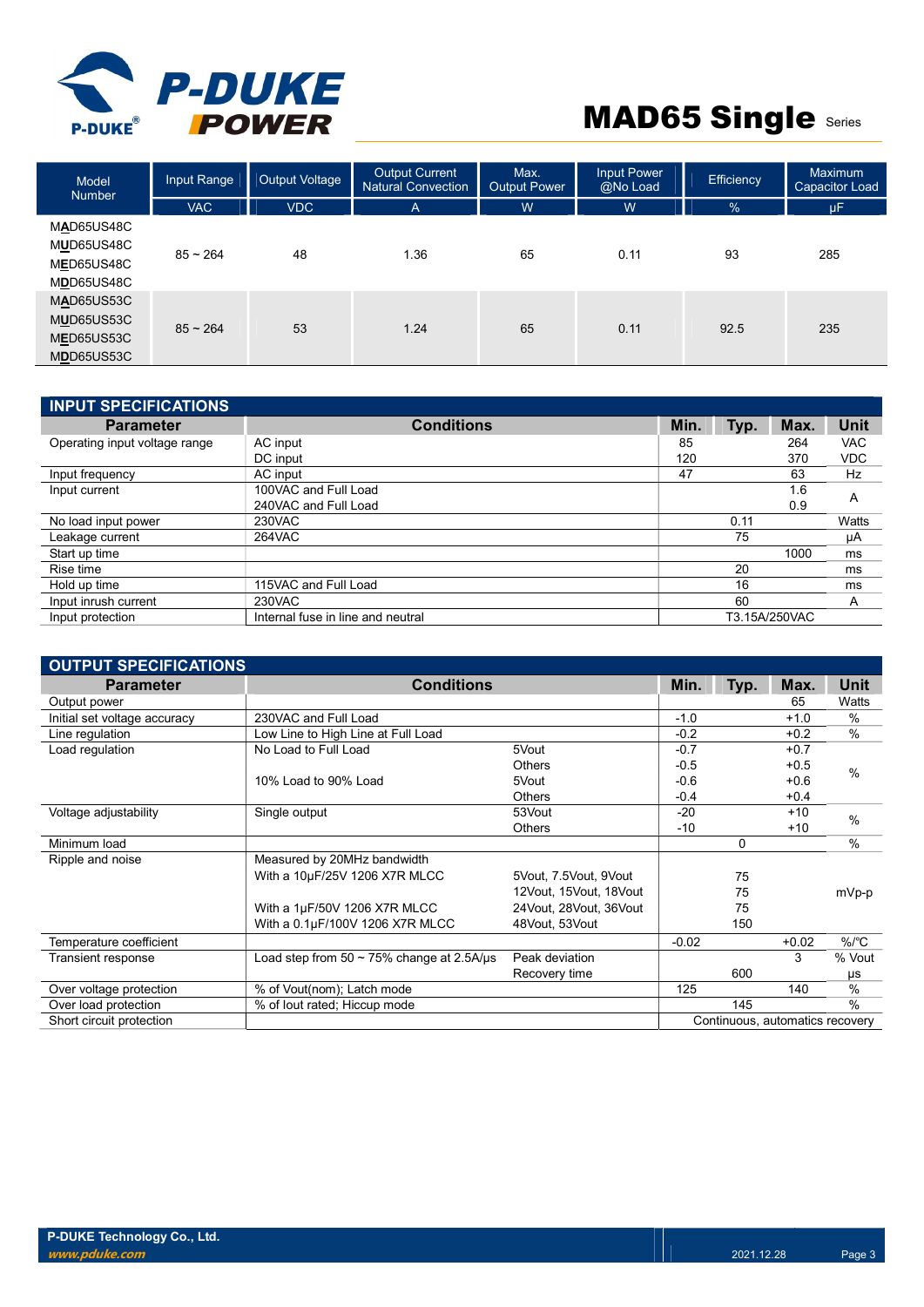

| <b>GENERAL SPECIFICATIONS</b> |                             |                        |      |      |              |                    |
|-------------------------------|-----------------------------|------------------------|------|------|--------------|--------------------|
| <b>Parameter</b>              | <b>Conditions</b>           |                        | Min. | Typ. | Max.         | Unit               |
| Isolation voltage             | 1 minute (2MOPP insulation) | Input to Output        | 4000 |      |              | <b>VAC</b>         |
|                               |                             | Input (Output) to F.G. | 2500 |      |              |                    |
| Isolation resistance          | 500VDC                      |                        | 0.1  |      |              | $G\Omega$          |
| Switching frequency           | 230VAC                      | 5Vout                  |      | 60   |              |                    |
|                               |                             | 7.5Vout                |      | 80   |              | <b>kHz</b>         |
|                               |                             | 9Vout                  |      | 70   |              |                    |
|                               |                             | <b>Others</b>          |      | 120  |              |                    |
| Safety approvals              | IEC/EN/ANSI/AAMIES 60601-1  |                        |      |      | UL:E360199   |                    |
|                               | IEC/EN/UL 62368-1           |                        |      |      | UL:E193009   |                    |
|                               |                             |                        |      |      | CB:UL(Demko) |                    |
| Weight                        |                             | <b>MAD</b>             |      |      |              | 117g (4.13oz)      |
|                               |                             | <b>MUD</b>             |      |      |              | 157g (5.54oz)      |
|                               |                             | <b>MED</b>             |      |      |              | 172g (6.07oz)      |
|                               |                             | <b>MDD</b>             |      |      |              | 193g (6.81oz)      |
| <b>MTBF</b>                   | MIL-HDBK-217F, Full load    |                        |      |      |              | 1.257 x $10^6$ hrs |

| <b>ENVIRONMENTAL SPECIFICATIONS</b> |                    |                   |               |      |       |      |
|-------------------------------------|--------------------|-------------------|---------------|------|-------|------|
| <b>Parameter</b>                    |                    | <b>Conditions</b> | Min.          | Typ. | Max.  | Unit |
| Operating ambient temperature       | Natural convection | With derating     | -40           |      | +85   | °C   |
| Storage temperature range           |                    |                   | $-40$         |      | $+85$ | °C   |
| Operating altitude                  |                    |                   |               |      | 5000  | m    |
| Shock                               |                    |                   | IEC60068-2-27 |      |       |      |
| Vibration                           |                    |                   | IEC60068-2-6  |      |       |      |
| Relative humidity                   | Non-condensing     |                   | 5% to 95% RH  |      |       |      |

| <b>EMC SPECIFICATIONS</b>      |                         |                                                              |           |                  |
|--------------------------------|-------------------------|--------------------------------------------------------------|-----------|------------------|
| <b>Parameter</b>               |                         | <b>Conditions</b>                                            | Level     |                  |
| EMI                            |                         | EN55011, EN55032, EN60601-1-2 and FCC Part 18 / 15           | Conducted | Class B          |
|                                |                         |                                                              | Radiated  | Class B          |
|                                |                         | External components may be required for class I application. |           |                  |
| Harmonic currents              | EN61000-3-2             | Full Load                                                    |           | Class A          |
| Voltage flicker                | EN61000-3-3             |                                                              |           |                  |
| <b>EMS</b>                     | EN55024 and EN60601-1-2 |                                                              |           |                  |
| ESD.                           | EN61000-4-2             |                                                              |           | Perf. Criteria A |
| Radiated immunity              | EN61000-4-3             | 20 V/m                                                       |           | Perf. Criteria A |
| <b>Fast transient</b>          | EN61000-4-4             | $±$ 2kV                                                      |           | Perf. Criteria A |
| Surge                          | EN61000-4-5             | DM $\pm$ 1kV and CM $\pm$ 2kV                                |           | Perf. Criteria A |
| Conducted immunity             | EN61000-4-6             | $20 \,$ Vr.m.s                                               |           | Perf. Criteria A |
| Power frequency magnetic field | EN61000-4-8             | 30 A/m                                                       |           | Perf. Criteria A |
| Dip and interruptions          | EN61000-4-11            |                                                              |           |                  |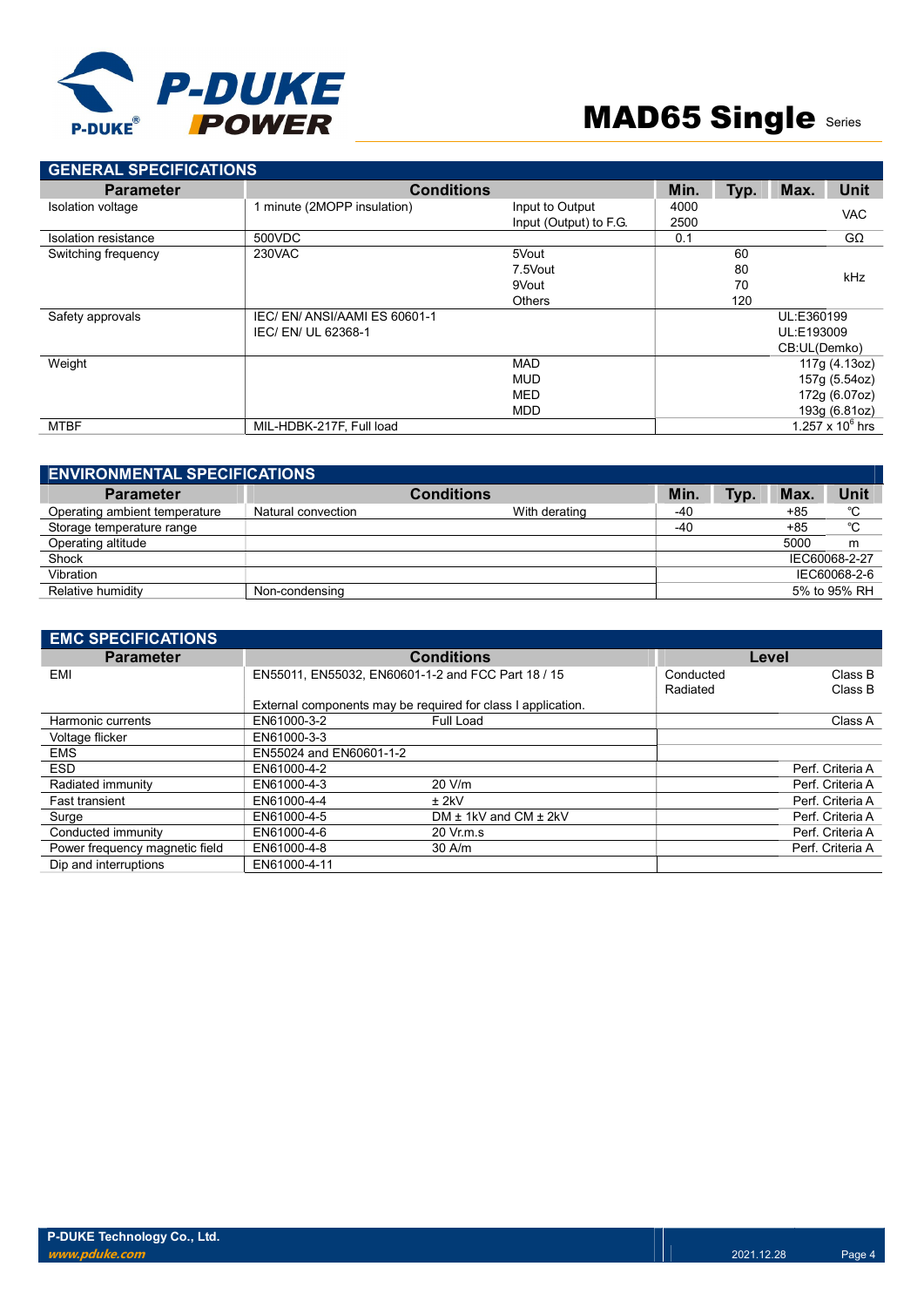

### CHARACTERISTIC CURVE





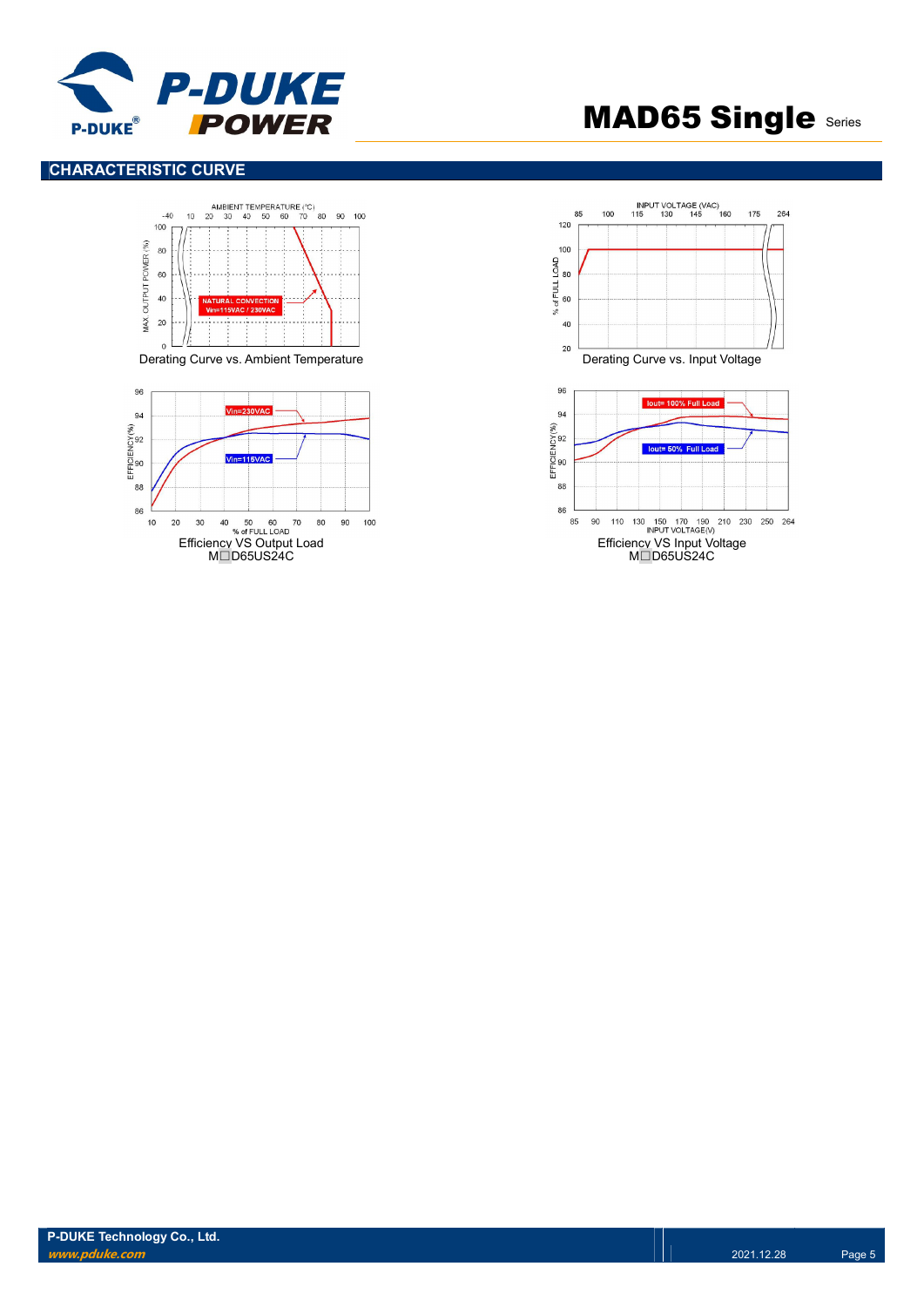

 $[8.7]$ 

 $0.34$ 0.05

### MECHANICAL DRAWING



FRONT VIEW

1. All dimensions in inch [mm]

Tolerance : x.xx±0.02 [x.x±0.5] x.xxx±0.010 [x.xx±0.25]

2.The screw locked torque:MAX 5.0kgf-cm/0.49N-m

3.The screws holes can be considered as PE connection for CLASS I application.





BOTTOM VIEW

1. All dimensions in inch [mm] Tolerance : x.xx±0.02 [x.x±0.5] x.xxx±0.010 [x.xx±0.25]

#### MED Enclosed type **MUD** U chassis type





BOTTOM VIEW

1. All dimensions in inch [mm]

Tolerance : x.xx±0.02 [x.x±0.5] x.xxx±0.010 [x.xx±0.25] 2.The screw locked torque:MAX 5.0kgf-cm/0.49N-m

### 1. All dimensions in inch [mm]

Tolerance : x.xx±0.02 [x.x±0.5] x.xxx±0.010 [x.xx±0.25] 2.The screw locked torque:MAX 5.0kgf-cm/0.49N-m

BOTTOM VIEW